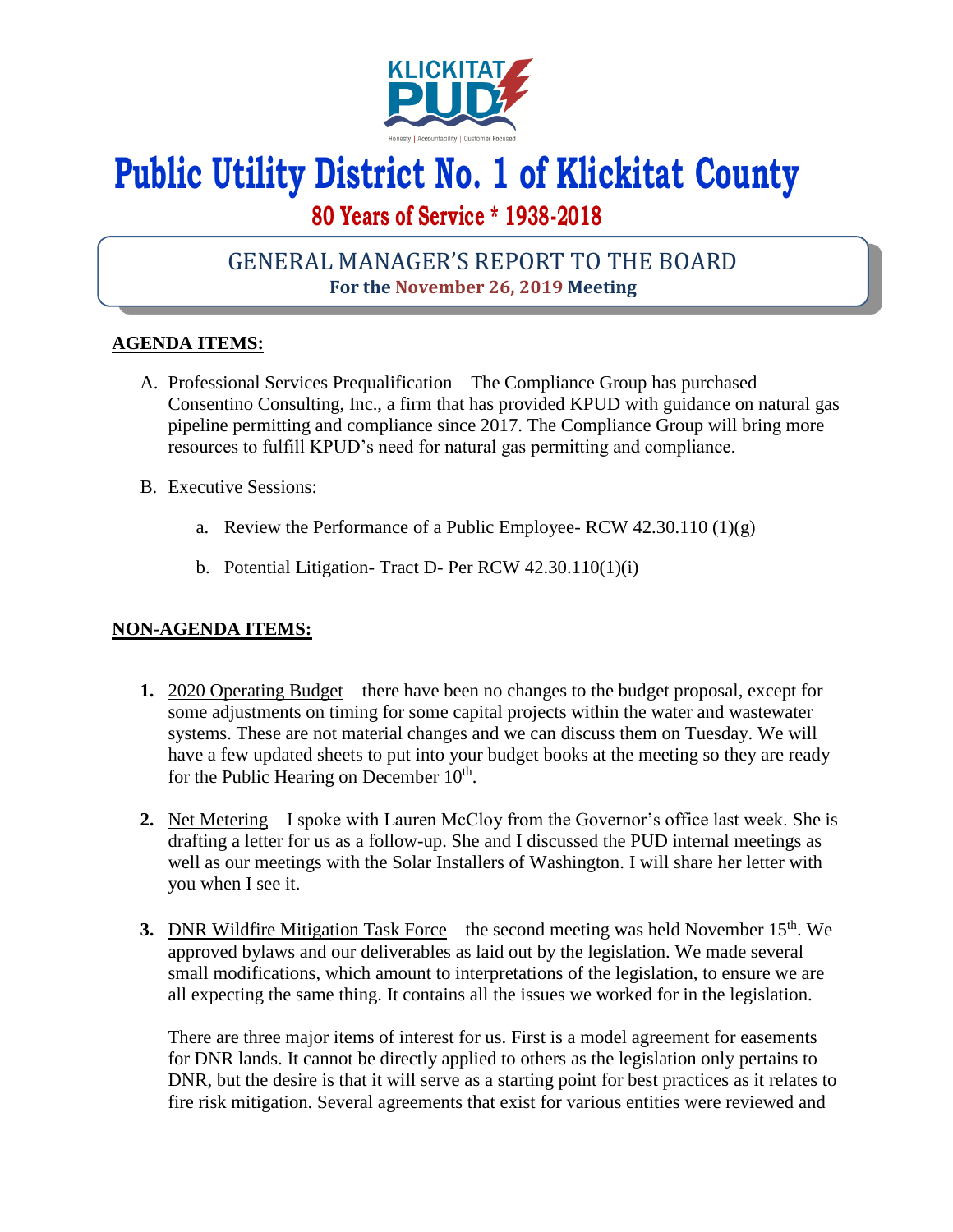DNR will be incorporating the agreed upon issues into a first draft.

Second, we discussed the DNR fire investigation process and how we might include utility input before liabilities are assigned. They acknowledge that although they are highly trained in determining the origin of a fire, they are not utility experts. The idea of third party experts to assist with the determination of "cause" is being developed. We believe there may be a path forward on that and DNR will put more thought into a "procedure" for discussion at the next meeting.

Third item was establishing a mechanism to increase communications between DNR, as the fire investigator for the State, and utilities on an ongoing basis. The discussions surrounded establishing a best practices agreement between DNR and utility arborists on how to define hazard and danger trees and how we then deal with them in a timely manner.

I was pleased with the direction and participation of the members, as well as DNR support. The next meeting is in February.

**4.** System Engineer – we have hired a system engineer. I have discussed with you the issues we have had in finding a qualified and experienced Chief Engineer. We are proceeding down a path of taking our existing employees and adding some select motivated, qualified, albeit less experienced individuals, and training them. We will not be hiring a Chief Engineer at this time and as a result this will not increase FTEs in the budget.

Geoffrey Lacefield comes to us from the Sacramento Municipal Utility District (SMUD). He is an EE with ten years of experience with great T&D troubleshooting and some WECC compliance experience. He does not have supervisory experience, but the team all think he will be a great fit and we will work with him and our Distribution Tech, Brandon Johnson, on that. Geoff has family ties with family in the Gorge.

- **5.** Bond Closing the formal closing and funding for our refinancing is on November 27th. You will note that there is a \$12 million bond payment in the invoices this month. This, combined with a previous interest payment, total the forecasted \$15 million in principal and interest payments in the 2019 financial reports. This agrees with bond documents you have all seen as part of the refinancing. Principal payments this year cover \$7 million for RNG and \$4.5 million in "annual" principal payments. As part of the new money portion of the deal, the \$10.2 million freed up from the restricted funds was used to pay off other existing debt and we borrowed \$18 million. The result was that we netted an additional \$8 million in funds.
- **6.** Medical Premium Increases after review we are proceeding with a 2.5% increase in our medical premiums.
- **7.** Republic Meeting Update we completed the first review meeting with Republic. I think there was an excellent exchange in perspectives and ideas. This sets us up well for working more closely on the management of the wellfield and for restating the existing